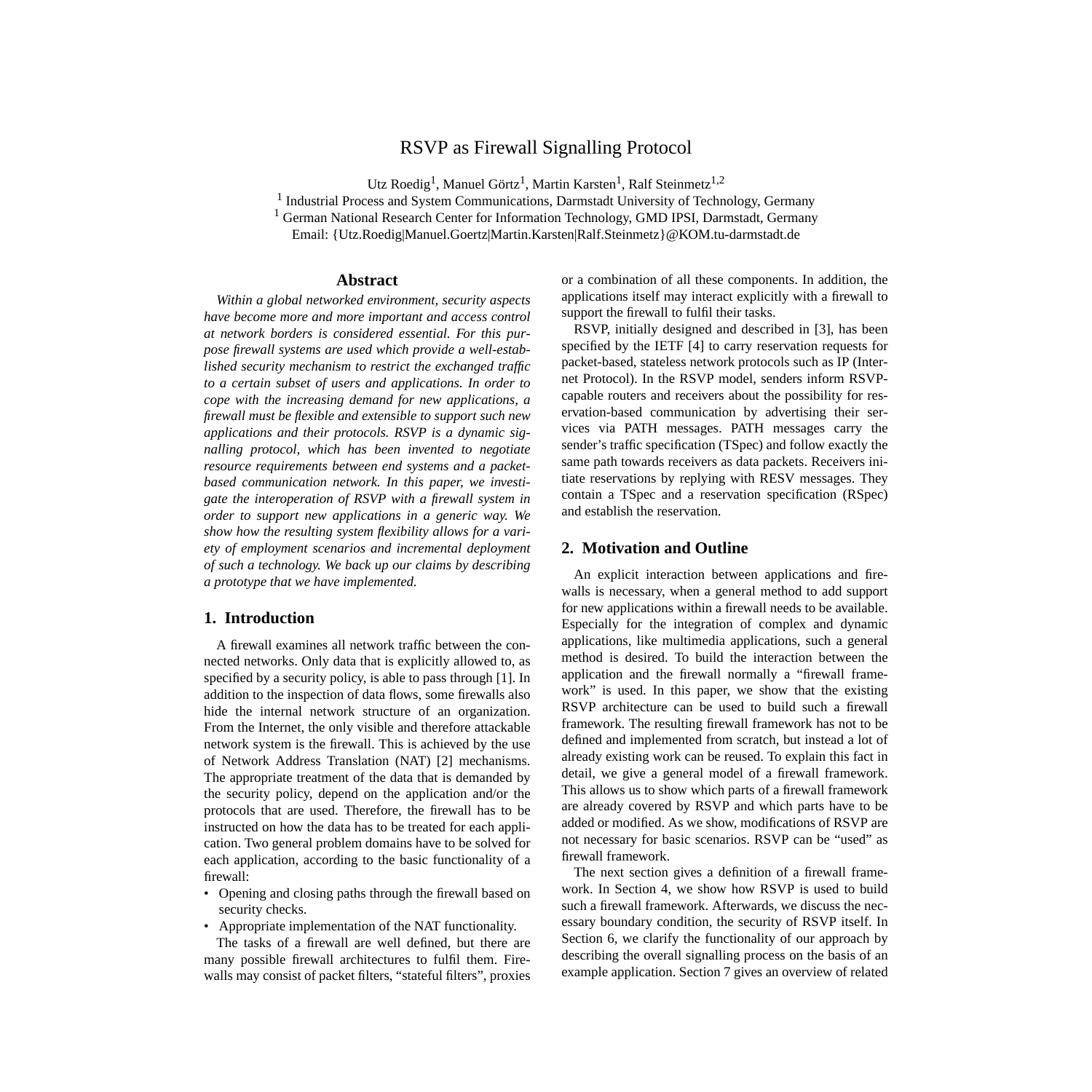<span id="page-1-0"></span>work and links our new approach to previous work. We close the paper with a summary of the presented work.

### **3. Firewall Architectures**

Before we define how RSVP can be used as generic firewall framework, we clarify the difference between a firewall using a framework and a firewall that does not. Then we identify which parts are necessary within such a firewall framework in general.

# **3.1 Definition of a Basic Firewall**

A firewall has to support a set of basic tasks, to properly handle application communication. These basic tasks can be classified in the following manner:

- **T 1.** Opening and closing paths through the firewall based on (security) checks.
	- **T 1.1** The firewall checks which hosts are involved in the communication (e.g. by determining source and destination IP-addresses).
	- **T 1.2** The firewall has to determine the service used (e.g. by analyzing the UDP or TCP ports).
	- **T 1.3** The firewall has to know about the communication dependencies and has to adjust its configuration dynamically (e.g. relationship of several flows that form one session).
	- **T 1.4** The firewall determines the users that are involved in the communication (e.g. by authentification of a user within a proxy).
- **T 2.** Implementation of the NAT functionality
	- **T 2.1** NAT is implemented by modifying the IP-Addresses in layer 3 and for TCP and UDP, the ports in layer 4.
	- **T 2.2** For some applications, modifications of the higher layers are necessary. (e.g if IP-addresses are negotiated and submitted in high layers during communication).

In the next sections, we use the term *basic firewall* to refer to a firewall or firewall system which is capable to execute the tasks listed above. Not all of these tasks are performed by all types of firewall components (filters, stateful filters, proxies). For example a packet filter does not support the Task 1.4 and NAT. Standard firewalls however are able to execute all of the mentioned tasks. Some of these firewalls might provide additional tasks (e.g. virus checking) but these are not included in our definition of a *basic firewall*. Every firewall, using a framework or not, should support the tasks of a *basic firewall*.

# **3.2 Grouping of Logical Parts**

For some of the described tasks of a *basic firewall* a firewall needs some information, that is normally not available to network nodes. Therefore, the firewall has to interact

with the application or its protocols. Figure 1 shows the logical parts that can be grouped to build different levels of interaction between application and firewall.



The part *Application Control* is responsible to extract the information (e.g. owner of the data) from the applications communication that is necessary for the firewall. This information are then passed to the *Firewall Control*. The *Firewall Control* is responsible to handover this information to the security device (e.g. a packet filter device). The appearance of this information depend on the used security device type (e.g. commands to configure a specific packet filter device).

Combination ① in Figure 1 shows a "state of the art" firewall, where the application does not interact directly with the firewall to help the firewall performing its tasks. In this case, all logical parts are located on the firewall itself. The *Application Control* is designed as protocol parser within the firewall. The information extracted by the *Application Control* is then passed via function call to the *Firewall Control* which is also located on the firewall. The *Firewall Control* then executes the appropriate firewall configuration commands.

When a firewall framework ② is used, the *Application Control* is part of the application. The necessary information is passed by the application to the *Application Control*, so that a parser is not necessary. Then the information is passed to the *Firewall Control* which is located on the firewall. Since the application is running on a different machine than the firewall, a mechanism to transport the information over the network is needed. The *Firewall Control* then executes the appropriate firewall configuration commands.

It is also possible to group the logical parts in other ways. Combination ③ in Figure 1 shows an intermediate proxy between the application and the firewall.

The main difference between combination ① and ② is given by the generality of the approaches. In the first approach, the firewall needs to interoperate with a parser. This parser must have knowledge of the internal structure of the application protocols, and therefore a parser for each application is necessary. The first approach could be considered to be more secure, due to the granularity of the possible checks in the specialized parser and the missing interaction with other network components. In the second approach, the firewall support has to be integrated in the application, but the firewall has not to be modified for every new application. There is a trade off between security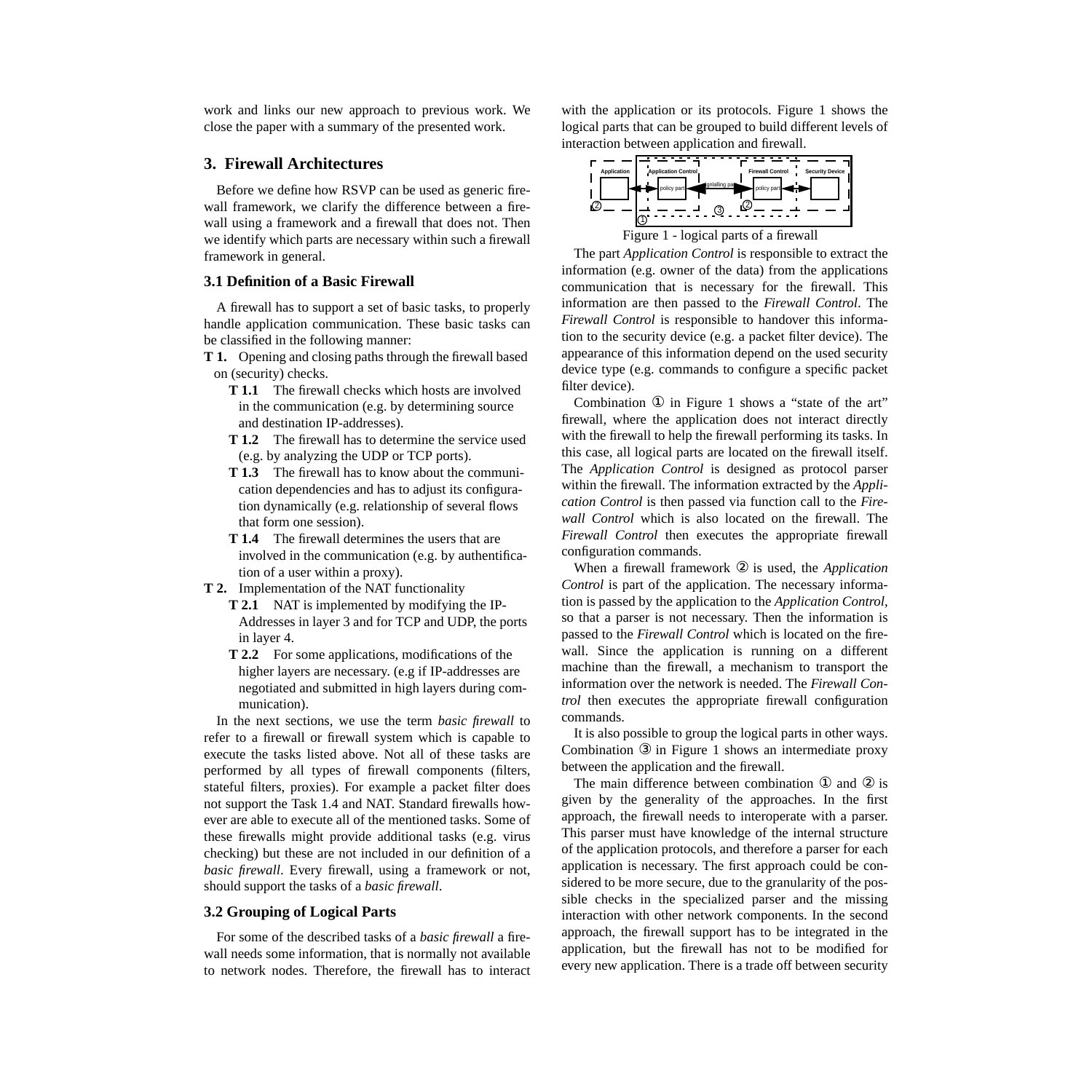<span id="page-2-0"></span>and generality, which has to be considered.

A firewall framework consists of the following two main parts:

- The transportation of the necessary information between applications and the firewall. We refer to this part of a framework as the *signalling-part*.
- The definition, how these informations are created in the applications (*Application Control*) and how these informations are used in the firewall (*Firewall Control*). We refer to this part of the framework as *policy-part*.

Both parts have to interact in a way that the resulting framework can handle the tasks of a *basic firewall*. The design of each part has an impact on the design of the other part.

#### **3.3 Security Concerns**

If a firewall framework is used to replace specialized firewall components, like an application level gateway, there is some functionality that could not be covered. An application level gateway or proxy compromises specialized parsers for the supported applications. These parsers are capable to perform security checks on the application layer. For example an FTP application level gateway can filter certain ftp commands like GET or PUT, an HTTP application level gateway can remove ActiveX or java applications from the transferred documents. There is a trade-off between "extended security features" and "general application support".

# **4. An RSVP Based Firewall Framework**

Firewalls can use RSVP in two different ways. First, a firewall is also a router and therefore could use RSVP in the same way as normal QoS aware routers. In case that the flow's packets are not simply forwarded but checked by some application code on the firewall, the resources to be reserved are not only network resources but local components as well. Hence, mechanisms such as CPU scheduling and memory management must be considered [\[5\]](#page-5-0). This usage of RSVP is related to classical QoS which also considers the specific behavior of a security component. The details of network and local resource management are out of the scope of this paper. The second method, how a firewall can use RSVP, is to use it as signalling protocol for security QoS requests. A desired security level can be part of a QoS specification [\[5\]](#page-5-0) as well. This method of using RSVP is discussed within this paper.

#### **4.1 Definition**

To avoid the need of implementing and installing a new parser everytime a new protocol has to cooperate with the firewall, we propose the "Firewall RSVP Framework". We suggest to use RSVP to transport the necessary information

between applications and the firewall. RSVP is used in this framework to implement the signalling part and the policy part.

The application has to announce every upcoming stream by sending a standard RSVP PATH message which represents the *Application Control* in the *policy-part*. The message contains a description of the upcoming flow, e.g. protocol, source, destination. These information are used by the firewall to implement the appropriate mechanisms, representing the *Firewall Control* within the *policy-part*. Because these steps are performed for each flow, the firewall does not have to analyze flow dependencies or flow characteristics of an application session to support the tasks 1.1 to 1.3. Thereby, the *signalling-part* uses the standard RSVP signalling mechanisms, as they are also used for QoS purpose. We define this operation mode as the passive mode where existing information in the RSVP messages is interpreted for security purposes within the firewall. To be able to fulfil also the necessary Task 1.4, the signalling part has to use an *active mode*. Within the RSVP PATH message an additional object has to be inserted by the application, which contains information about the flow's owner. This can be achieved by using the already defined POLICY\_DATA-object.

To match the NAT requirements specified in task 2. ([Sec](#page-1-0)[tion 3.1](#page-1-0)), the *active mode* might be used as well, but this is not discussed within this paper.

As we have shown, two "operation modes" have to be distinguished. Both modes can be used within a RSVP firewall framework. When the *passive mode* is used, the standard RSVP signalling can be employed to control a firewall supporting Tasks 1.1 to 1.3. To control a firewall which supports all tasks of a *basic firewall*, the *active mode* has to be used. To use the *active mode*, the RSVP signalling has to be enhanced which is well feasible due to the modular design of RSVP.

This paper investigates both operation modes. We show how these two operation modes can be used to build a generic framework for the integration of new applications within firewalls. Thereby, we primarily focus on the firewall problem domain "Opening and closing paths". The problem domain "NAT functionality" is considered but not be discussed in detail in this paper.

#### **4.2 Preconditions**

If RSVP is used as a firewall framework, some preconditions have to be considered.

At least two of the involved nodes (one communication endpoint and the firewall) have to support the RSVP protocol. Compared to other frameworks, as described above, this results in the same implementation effort, but also additional features are available. If external entities (applications, devices,...) can influence the configuration of the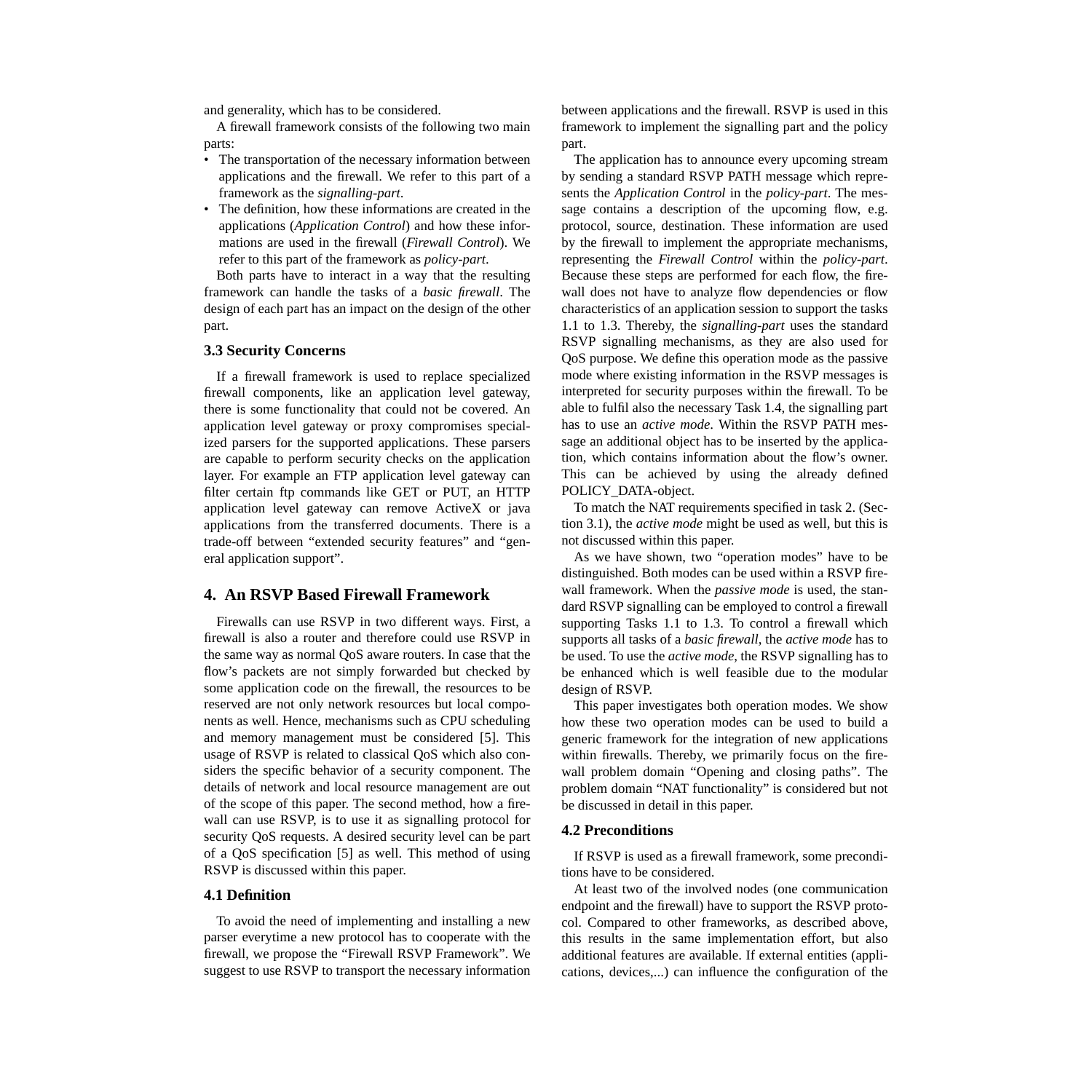firewall, a *policy overlay* is necessary. This means that an administrator of the firewall should be able to narrow the possible configuration changes that are signalled. For example, an administrator wants to be sure that negotiated flows are only enabled when they use not well-known ports. This ensures that even in a worst case scenario a basic firewall policy remains active. If RSVP is transporting security related information, which is true when the firewall configuration is based on the RSVP message content, it has to ensure that the protocol itself is secure. Because this is the most important precondition, we discuss this issue in detail in S[ection 5.](#page-4-0)

When these preconditions are fulfilled, the following mechanisms have to be implemented to enable RSVP for the targeted purpose.

### **4.3 Details**

Figure 2 describes a simple scenario where an intranet is protected by a firewall which uses the RSVP framework. We refer to this scenario to describe the details of the framework.



If Host A intends to initiate a flow to Host B it announces this upcoming flow by sending a PATH message to HOST B (①). The firewall, which is capable to take part in the RSVP signalling, processes and forwards the RSVP information to host B. Host B replies with a RESV message (③). This message is also processed by the firewall and forwarded to host A.

**4.3.1 Policy Part - Application Control.** The applications have to announce all flows that are used by RSVP. Therefore each application has to use the standard RSVP mechanisms. If the firewall also requires user authentification for the flows, the RSVP implementation also has to support the POLICY\_DATA-object as described in [\[6\]](#page-5-0). Applications have to implement a standard RSVP signalling interface to provide the *Application Control*.

**4.3.2 Policy Part - Firewall Control.** To implement this part of the framework, the firewall has to take part in RSVP signalling. This could be achieved by adding a standard RSVP daemon to the firewall. The used RSVP daemon has to be slightly modified to be able to support the following capabilities:

If host A initiates the communication (as described above), the firewall uses the information in the PATH message to implement a filter rule for the upcoming flow. If host B initiates the communication, host B sends the PATH message and host A responds with the RESV message. In this case the information within the RESV message is used by the firewall to implement the appropriate filter rule. As described in [Section 5](#page-4-0), security mechanisms can be used to authenticate the generator of RSVP messages. Because of the hop by hop characteristic of RSVP, also the security mechanisms are hop based. Therefore the firewall can only trust RSVP messages that are passed by the host directly without passing an RSVP hop and are passed from a hop that is trusted by the firewall. These conditions can only be satisfied by signed messages, containing firewall signalling information, from internal and therefore trusted hosts.

Consequently either the PATH or the RESV message are used to update the firewall configuration, depending on who is the internal sender. A *ConnectionCache* is necessary in the firewall, to control if the internal host has confirmed the communication request. The *ConnectionCache* is a table which holds entries for each connection. It stores source and destination addresses and ports as well as the used protocol, the direction (internal or external) and the status of the connection. The RSVP implementation within the firewall has to distinguish internal and external generated messages

An RSVP message (PATH and RESV), generated by the application to announce an upcoming flow, usually has the appearance shown in Figure 3.





The protocol number, the destination port and destination address are included in the SESSION object. The source port and source address are included in the SENDER\_TEMPLATE object. Information about the user that is responsible for the flow is included in the POLICY\_DATA object. The usage of the POLICY\_DATA object is currently not available in most RSVP implementations, but it is defined within the RSVP standards. The necessary information is extracted from the RSVP message and processed by the firewall in the following manner:

- The information about the upcoming flow are extracted from the RSVP message.
- The informations are compared with the firewall security policy. The firewall checks, if the desired communication endpoints are valid and the user is authorized for communication. (Task 1.1,1.2,1.4 of the *basic firewall*. Task 1.3 is not performed by the firewall, this task is now performed by the application).
- The firewall checks whether the negotiated communication parameters match with the *policy overlay*.
- The firewall creates the filter rules using the information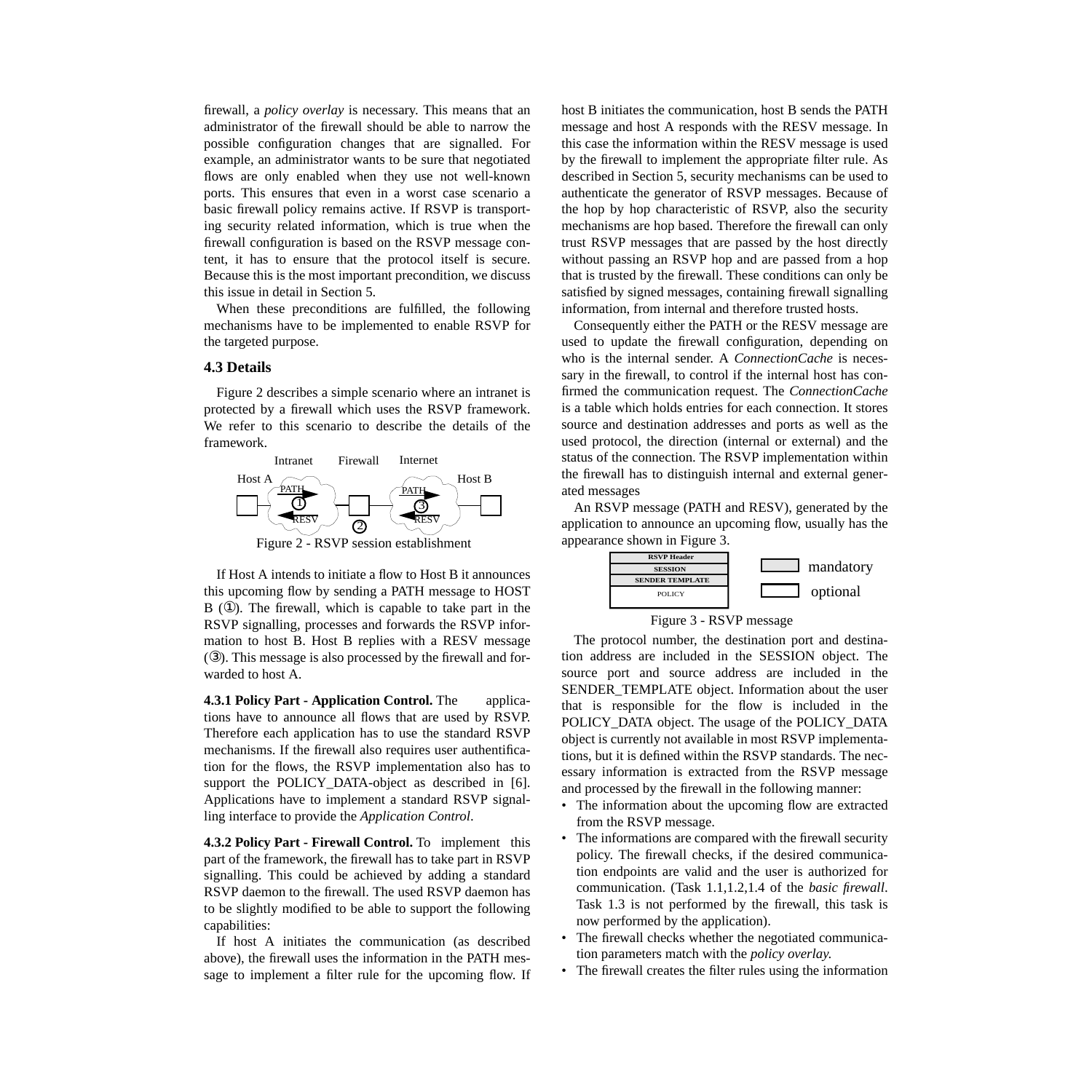<span id="page-4-0"></span>from the RSVP packets. Depending on the used firewall type, several rules might be necessary to enable one flow.

Rules that are not needed anymore have to be removed properly. RSVP provides a soft state characteristic. The applications have to take care of the implemented QoS reservations. They have to refresh their reservations periodically by sending appropriate messages. If the refresh messages are not sent, the implemented reservations in the network nodes are removed. This feature is also used within the firewall to remove rules that are not needed anymore. Alternatively applications might send a TEAR message to remove the implemented QoS parameters explicitly. In this case, the TEAR message is used by the firewall to remove the rules.

**4.3.3 Signalling Part.** The signalling part is implemented by using an RSVP implementation (in the application and on the firewall) that supports basic security as defined in Section 5. The signalling part uses the standard RSVP signalling mechanisms.

## **4.4 Limitations and open Questions**

The additional signalling between applications and the firewall brings up performance questions. It is shown in [\[7\]](#page-5-0) that the RSVP signalling is performant enough to be used even for large number of concurrent sessions.

This paper does not cover the problem domain "NAT functionality", which has to be considered. For NAT functions, additional RSVP objects have to be designed to signal appropriate information between application and firewall. There are also other fields which have to be investigated, e.g. multicast, real-time operation, extensibility.

### **5. Security Mechanisms in RSVP**

Security can be divided into three major issues that can be distinguished and for all of them solutions within RSVP exist.

- **Authentication:** In [\[8\]](#page-5-0) an identity representation for RSVP is introduced. This information is placed in the POLICY\_DATA object.
- **Integrity:** In [\[9\]](#page-5-0) the optional INTEGRITY object is defined, which carries information to ensure the integrity of the RSVP message.
- **Confidentiality:** IPsec [[10\] c](#page-5-0)an be used in conjunction with RSVP to provide confidentiality.

Authentication and Integrity must be provided to be able to perform the *basic firewall* Tasks ([Section 3.1](#page-1-0)). Confidentiality is not necessary, because an intruder can either look at the RSVP message content or the subsequent communication. Communication relations can be determined by an intruder anyway. If the POLICY\_DATA object and the INTEGRITY object is used, RSVP can be considered secure and capable to carry information to configure a firewall. A more detailed analysis of the security mechanisms in RSVP regarding firewall control can be found in [1[1\].](#page-5-0)

# **6. Communication Example**

To make the previous described concept more vivid, a real-world examples is explained in this section. In the chosen example, RealAudio reflects a currently often used application.



The signalling between a client, the firewall and a server for a RealAudio communication is shown in Figure 4 and described below. The communication starts with an RTSP [\[12\]](#page-5-0) connection from the client to the well-known port (554) on the server. This connection is used to negotiate dynamic parameters, e.g. ports, for the upcoming media data transmission using RTCP/RTP [\[13\]](#page-5-0) over

Figure 4 - RealAudio signalling

UDP. With our suggestion to use RSVP for signalling, the following situation arise:

- The receiver establishes a RTSP connection via TCP to the server through the firewall, using a predefined rule.
- After negotiating the parameters for the media streams, the sender initiates the data transmission. For this purpose the sender sends two PATH messages.
- The informations in the PATH messages are inserted in the *ConnectionCache* (untrusted external sender).
- The receiver replies with two RESV messages.
- The firewall receives and extracts sender and receiver port and address and the underlying protocol from the message. If the POLICY\_DATA object is present, the user can be identified as well.
- The integrity of the message is checked as well as the authentication. If the verification succeeds, a new rule is created and the parameters for the connection are updated in the *ConnectionCache*.
- The arriving UDP streams match now the criteria in the rulesets from the firewall.
- After closing the RealAudio session, the specific firewall rules time out or are removed (TEAR message).

The use of RSVP allows to get all necessary information for the creation, installation and deletion of temporary firewall rules.